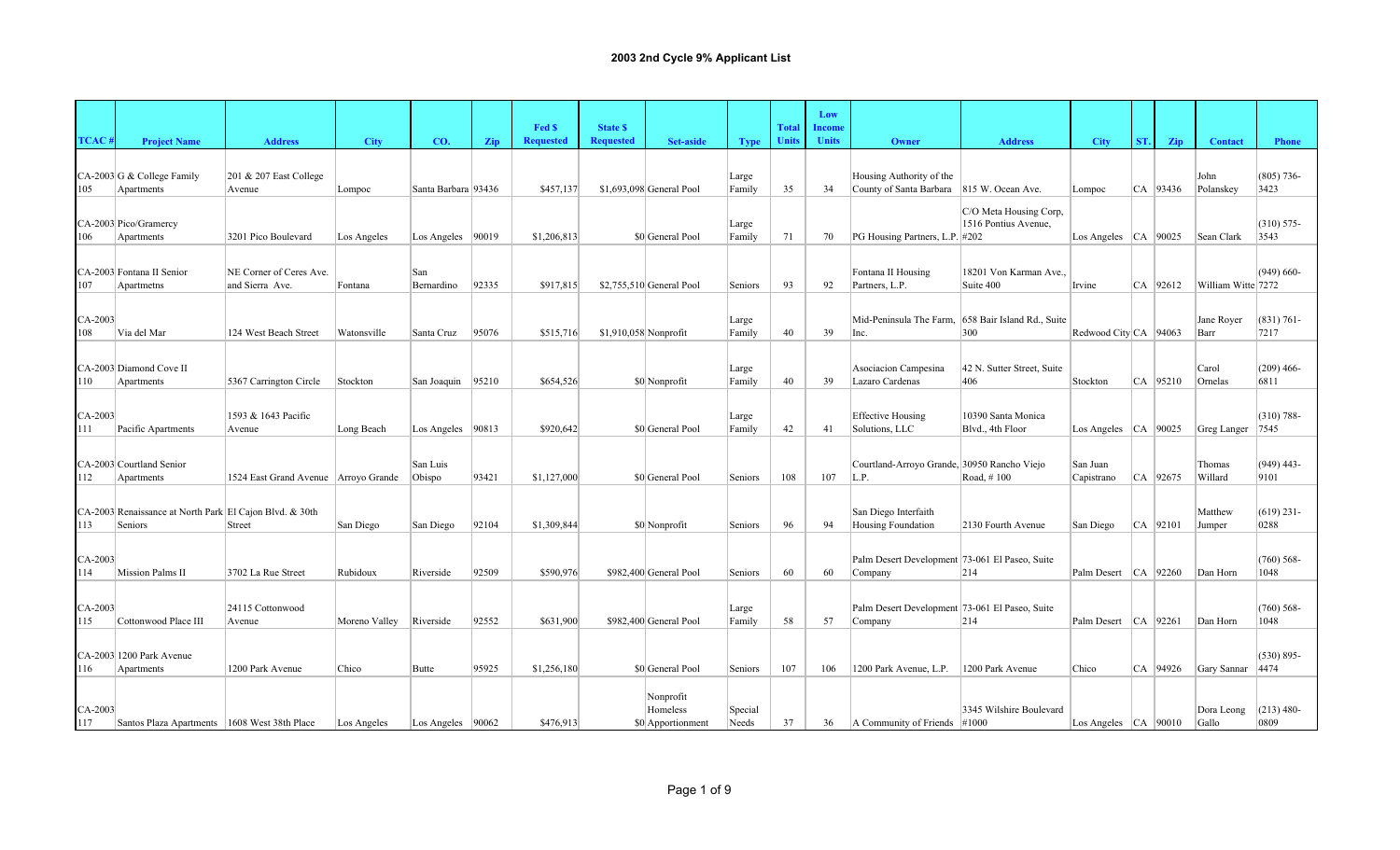|                |                                                                         |                                                                                           |              |                     |       |                  |                   |                                            |                  |              | Low           |                                                          |                                       |                           |     |              |                      |                       |
|----------------|-------------------------------------------------------------------------|-------------------------------------------------------------------------------------------|--------------|---------------------|-------|------------------|-------------------|--------------------------------------------|------------------|--------------|---------------|----------------------------------------------------------|---------------------------------------|---------------------------|-----|--------------|----------------------|-----------------------|
|                |                                                                         |                                                                                           |              |                     |       | Fed \$           | <b>State \$</b>   |                                            |                  | <b>Total</b> | <b>Income</b> |                                                          |                                       |                           |     |              |                      |                       |
| <b>TCAC</b>    | <b>Project Name</b>                                                     | <b>Address</b>                                                                            | <b>City</b>  | CO.                 | Zip   | <b>Requested</b> | <b>Requested</b>  | <b>Set-aside</b>                           | <b>Type</b>      | <b>Units</b> | <b>Units</b>  | Owner                                                    | <b>Address</b>                        | <b>City</b>               | ST. | <b>Zip</b>   | <b>Contact</b>       | <b>Phone</b>          |
| CA-2003<br>118 | Gateways SRO Housing  444 - 450 N. Hoover St.                           |                                                                                           | Los Angeles  | Los Angeles   90004 |       | \$335,531        |                   | Nonprofit<br>Homeless<br>\$0 Apportionment | Special<br>Needs | 30           | 30            | A Community of Friends<br>(ACOF) & Gateways<br>Hospital  | 3345 Wilshire Blvd., Suite<br>1000    | Los Angeles $ CA $ 90010  |     |              | Dora Leong<br>Gallo  | $(213)$ 480-<br>0809  |
| 119            | CA-2003 Willow Pointe<br>Apartments                                     | To be Assigned                                                                            | Riverbank    | Stanislaus          | 95367 | \$111,246        |                   | \$412,021 Rural / RHS 515                  | Seniors          | 25           | 24            | Willow Pointe<br><b>Apartments of Riverbank,</b><br>L.P. | 7213 S. Perth Way                     | Aurora                    |     | $CO$ 80016   | David Cordes 1297    | $(303) 617 -$         |
| 120            | <b>St Anne's Transition</b><br>CA-2003 Housing & Child Care<br>Develop. | 155 N. Occidental<br>Boulevard                                                            | Los Angeles  | Los Angeles   90026 |       | \$399,830        |                   | Nonprofit<br>Homeless<br>\$0 Apportionment | Special<br>Needs | 40           | 39            | St. Anne's Maternity<br>Home & The Salvation<br>Army     | 155 N. Occidental<br>Boulevard        | Los Angeles   CA   90026  |     |              | Michelle<br>Koenig   | $(213) 381 -$<br>2931 |
| CA-2003<br>121 | The Village at Chowchilla TBD Meyer Avenue                              |                                                                                           | Chowchilla   | Madera              | 93610 | \$502,024        | \$1,859,349 Rural |                                            | Large<br>Family  | 61           | 60            | The Village at<br>Chowchilla, LP                         | 135 S. 5th Ave., Suite I              | Oakdale                   |     | $ CA $ 95361 | Eric<br>Kjeldgaard   | $(209) 848 -$<br>4996 |
| CA-2003<br>122 | The Village at Tehachapi Street                                         | Corner of Mill & "H"                                                                      | Tehachapi    | Kern                | 93561 | \$655,716        | \$2,428,578 Rural |                                            | Large<br>Family  | 79           | 78            | The Village at Tehachapi,<br>LP                          | 135 S. 5th Ave., Suite I              | Oakdale                   |     | CA 95361     | Eric<br>Kjeldgaard   | $(209) 848 -$<br>4996 |
| 123            | CA-2003 The Village at Orange<br>Cove                                   | <b>TBD Orange Avenue</b>                                                                  | Orange Cove  | Fresno              | 93646 | \$670,829        |                   | \$0 Rural                                  | Large<br>Family  | 61           | 60            | The Village at Orange<br>Cove, LP                        | 135 S. 5th Ave., Suite I              | Oakdale                   |     | CA 95361     | Eric<br>Kjeldgaard   | $(209) 848 -$<br>4996 |
| CA-2003<br>124 | Yankee Hotel                                                            | 501 - 507 East 7th Street<br>(including 648 San Julian<br>Street)                         | Los Angeles  | Los Angeles   90013 |       | \$690,617        | \$2,557,841 SRO   |                                            | Single<br>Room   | 80           | 78            | Single Room Occupancy<br>Housing Corporation             | 354 S. Spring Street, Suite<br>400    | Los Angeles $ CA $ 90013  |     |              | Vera<br>Fleischman   | $(213)$ 229-<br>9640  |
| CA-2003<br>125 | Canyon Creek Apartments 400 Oak Hill Road                               |                                                                                           | Paso Robles  | San Luis<br>Obispo  | 93446 | \$1,168,337      |                   | \$0 Rural / RHS 514                        | Large<br>Family  | 68           | 67            | Peoples' Self-Help<br>Housing Corporation                | 3533 Empleo Street                    | San Luis<br>Obispo        |     | $ CA $ 93401 | Mark Wilson 3088     | $(805) 781 -$         |
| CA-2003<br>126 | Vista Sunrise Apartments 1313 East Vista Chino                          |                                                                                           | Palm Springs | Riverside           | 92263 | \$631,865        |                   | \$0 Special Needs                          | Special<br>Needs | 85           | 84            | Vista Sunrise Apartments,<br>L.P.                        | 1313 East Vista Chino                 | Palm Springs   CA   92263 |     |              | Dalila Sotelo   2885 | $(323) 981 -$         |
| CA-2003<br>127 | Pisgah Village                                                          | 6000-10, 6012-14, 6026,<br>6038, 6044 Echo Street,<br>213 Avenue 60, 6051<br>Haves Avenue | Los Angeles  | Los Angeles   90042 |       | \$410,570        |                   | \$0 Nonprofit                              | Seniors          | 47           | 46            | Pisgah Village, LP                                       | 1139 West Sixth Street                | Los Angeles $ CA 90017$   |     |              | Channa Grace 3930    | $(213) 202 -$         |
| 128            | CA-2003 Coliseum Gardens - Phase Hawley Street & 69th<br> 1A            | Avenue                                                                                    | Oakland      | Alameda             | 94621 | \$1,181,862      |                   | \$0 General Pool                           | Large<br>Family  | 65           | 64            | Coliseum Gardens<br>Housing Partners, L.P.               | 18201 Von Karman<br>Avenue, Suite 900 | Irvine                    |     | $CA$ 92612   | William Witte 7272   | $(949) 660-$          |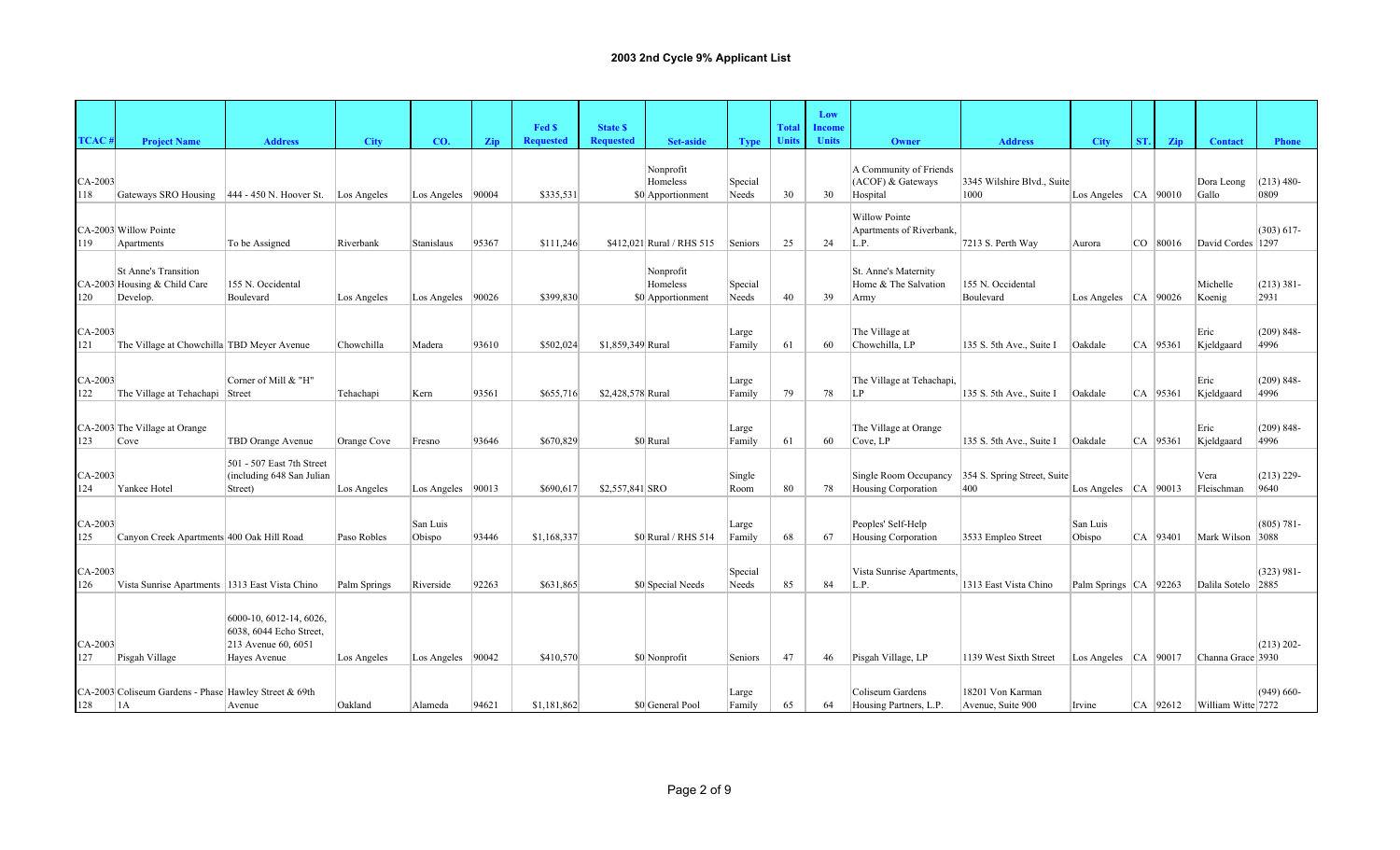|                |                                                |                                                                                      |                     |                      |        | Fed \$           | <b>State \$</b>       |                             |                 | <b>Total</b> | Low<br>Income |                                                                |                                          |                          |     |              |                     |                       |
|----------------|------------------------------------------------|--------------------------------------------------------------------------------------|---------------------|----------------------|--------|------------------|-----------------------|-----------------------------|-----------------|--------------|---------------|----------------------------------------------------------------|------------------------------------------|--------------------------|-----|--------------|---------------------|-----------------------|
| <b>TCAC</b>    | <b>Project Name</b>                            | <b>Address</b>                                                                       | <b>City</b>         | CO.                  | Zip    | <b>Requested</b> | <b>Requested</b>      | <b>Set-aside</b>            | <b>Type</b>     | <b>Units</b> | <b>Units</b>  | Owner                                                          | <b>Address</b>                           | <b>City</b>              | ST. | Zip          | <b>Contact</b>      | <b>Phone</b>          |
| 129            | CA-2003 Sequoia Manor<br>Apartments            | 1550 East Church Street                                                              | Fresno              | Fresno               | 93706  | \$1,514,123      |                       | \$0 General Pool            | Large<br>Family | 150          | 148           | LINC Housing Corp.                                             | 110 Pine Avenue, Suite<br>525            | Long Beach $ CA $ 90802  |     |              | Hunter<br>Johnson   | $(562)$ 435-<br>2124  |
| CA-2003<br>130 | <b>Encore Hall Apartments</b>                  | 1602 Ivar Avenue                                                                     | Los Angeles         | Los Angeles   90028  |        | \$1,156,475      |                       | \$0 General Pool            | Seniors         | 103          | 103           | Encore Hall Senior<br>Housing, L.P.                            | 1401 East 1st Street, 2nd<br>Floor       | Los Angeles $ CA $ 90033 |     |              | Dalila Sotelo 2885  | $(323) 981 -$         |
| 131            | CA-2003 Kearney Palms Senior<br>Apts.          | 14606 - 14608 W.<br>Kearney St.                                                      | Kerman              | Fresno               | 93630  | \$535,563        |                       | \$1,980,032 Rural / RHS 538 | Seniors         | 81           | 80            | Kearney Palms Senior<br>Aparments, L.P.                        | 310 N. Westlake Blvd.,<br>Ste. 210       | Westlake<br>Village      |     | $CA$ 91362   | Laura<br>Slajchert  | $(805)$ 379-<br>8555  |
| 132            | CA-2003 Easter Hill Apartments --<br>Phase I-B | 551 S 26th Street                                                                    | Richmond            | Contra Costa         | 94804  | \$1,144,152      |                       | \$0 General Pool            | Large<br>Family | 67           | 66            | Easter Hill Development,<br>L.P.                               | 551 S. 26th Street                       | Richmond                 |     | CA 94804     | Dalila Sotelo 2885  | $(323) 981 -$         |
| 133            | CA-2003 Westminster Family<br>Apartments       | 8160 13th Street                                                                     | Westminster         | Orange               | 92683  | \$884,336        |                       | \$3,275,320 General Pool    | Large<br>Family | 86           | 85            | Westminster Housing<br>Partners, L.P.                          | 18201 Von Karman Ave<br>Suite 900        | Irvine                   |     | CA 92612     | William Witte 7272  | $(949) 660-$          |
| CA-2003<br>134 | Casitas del Valle                              | Corner of Lamos Place<br>and Oporto Drive                                            | Moreno Valley       | Riverside            | 92552  | \$495,710        | \$1,835,964 Nonprofit |                             | Large<br>Family | 40           | 39            | Coachella Valley Housing 45-701 Monroe St., Suite<br>Coalition | G                                        | Indio                    |     | CA 92201     | John Mealey 3157    | $(760)$ 347-          |
| CA-2003<br>135 | Las Brisas Apartments                          | 8760 S. Main Street and<br>112 & 118 East 87th Pl.<br>and 115 & 119 East 88th<br>St. | Los Angeles         | Los Angeles   3429   | 90003- | \$866,005        |                       | \$0 General Pool            | Large<br>Family | 66           | 65            | AMCAL Multi-Housing,<br>Inc.                                   | 5743 Corsa Avenue, Suite Westlake<br>208 | Village                  |     | $CA$   91362 | Arjun<br>Nagarkatti | $(818) 706-$<br>0694  |
| 136            | CA-2003 Cohasset Manor<br>Apartments           | 20244 Cohasset Street /<br>20425 Runneymede Street Winnetka                          |                     | Los Angeles   91306  |        | \$279,127        |                       | \$0 Nonprofit               | Large<br>Family | 32           | 32            | <b>NEED</b>                                                    | 12000 Foothill Blvd.,<br>Suite 1         | Lakeview<br>Terrace      |     | CA 91342     | Richard<br>Montes   | $(213) 622 -$<br>9892 |
| CA-2003<br>137 | Foothill Family Housing                        | 12054 - 12066 Foothill<br>Blvd.                                                      | Lakeview<br>Terrace | Los Angeles $ 91342$ |        | \$768,531        |                       | \$0 General Pool            | Large<br>Family | 78           | 77            | Foothill Family, LP                                            | 801 S. Grand Avenue,<br>Suite 1000       | Los Angeles $ CA $ 90017 |     |              | Richard<br>Montes   | $(213) 622 -$<br>9892 |
| 138            | CA-2003 Heritage Square Senior<br>Apartments   | 730-790 North Fair Oaks Pasadena                                                     |                     | Los Angeles   91103  |        | \$1,215,151      |                       | \$0 General Pool            | Seniors         | 104          | 102           | Simpson Housing<br>Solutions, LLC                              | 320 Golden Shore, Suite<br>200           | Long Beach $ CA $ 90802  |     |              | Craig Farmer 2000   | $(562)$ 256-          |
| CA-2003<br>139 | Park Creek Village                             | Ventura Avenue &<br>Walnut Avenue                                                    | Farmersville        | Tulare               | 93223  | \$487,773        |                       | \$1,806,570 Rural / RHS 515 | Large<br>Family | 48           | 47            | Farmersville Park Creek<br>Associates, a CA LP                 | 13 12th Avenue S                         | Nampa                    |     | $ID$ 83651   | Caleb Roope   0022  | $(208)$ 461-          |
| 140            | CA-2003 Belmont Meadows<br>Apartments          | <b>Belmont Street</b>                                                                | Delano              | Kern                 | 93215  | \$826,099        |                       | \$0 General Pool            | Large<br>Family | 73           | 72            | Belmont Meadows of<br>Delano, L.P.                             | 30950 Rancho Viejo<br>Road, Suite 100    | San Juan<br>Capistrano   |     | CA 92675     | Deborrah<br>Willard | $(949)$ 443-<br>9101  |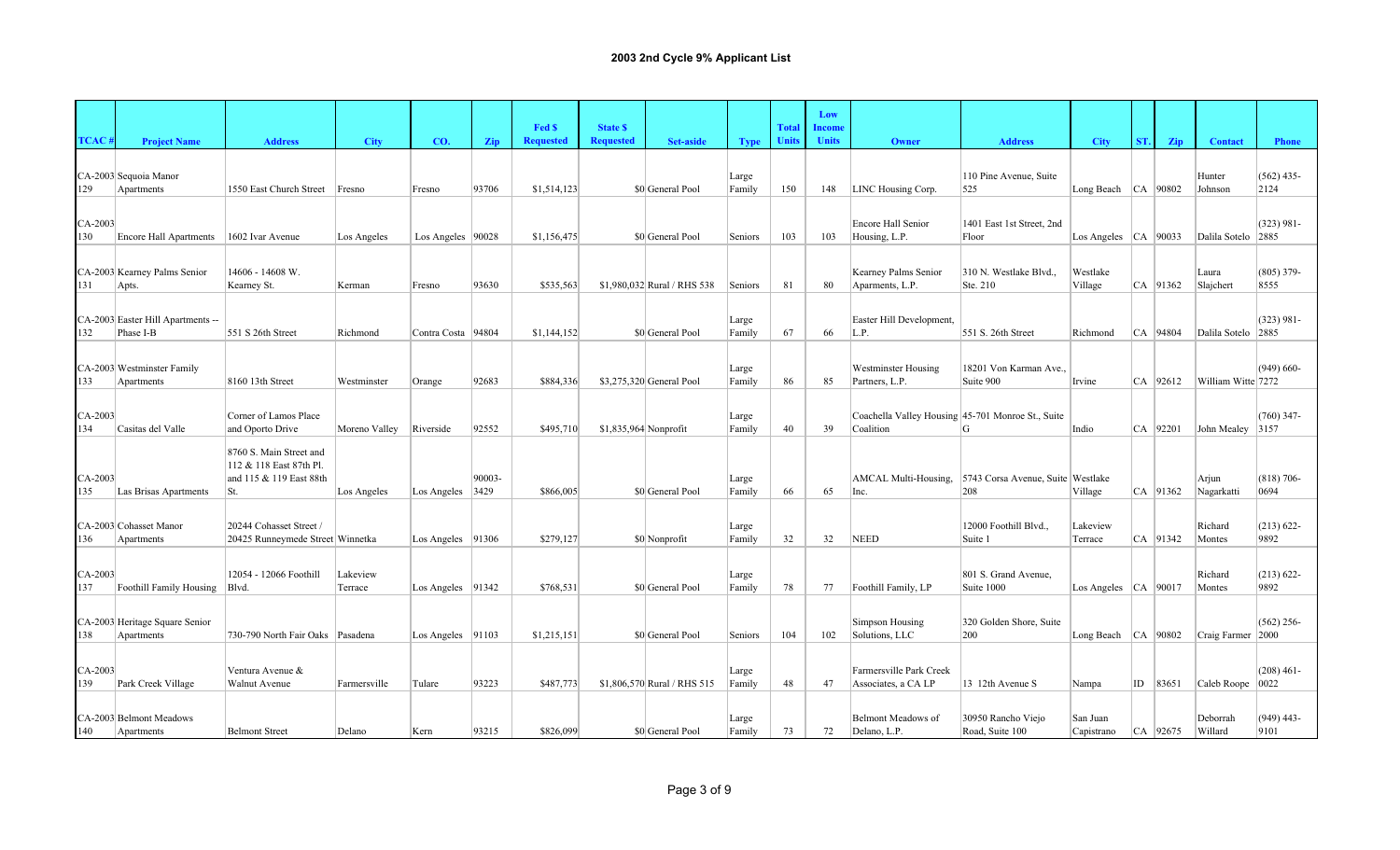|                |                              |                                                                                      |                      |                      |       |                  |                   |                  |                 |              | Low           |                                    |                                          |                          |     |            |                     |                      |
|----------------|------------------------------|--------------------------------------------------------------------------------------|----------------------|----------------------|-------|------------------|-------------------|------------------|-----------------|--------------|---------------|------------------------------------|------------------------------------------|--------------------------|-----|------------|---------------------|----------------------|
|                |                              |                                                                                      |                      |                      |       | Fed \$           | <b>State \$</b>   |                  |                 | <b>Total</b> | <b>Income</b> |                                    |                                          |                          |     |            |                     |                      |
| <b>TCAC</b>    | <b>Project Name</b>          | <b>Address</b>                                                                       | <b>City</b>          | CO.                  | Zip   | <b>Requested</b> | <b>Requested</b>  | <b>Set-aside</b> | <b>Type</b>     | <b>Units</b> | <b>Units</b>  | Owner                              | <b>Address</b>                           | <b>City</b>              | ST. | <b>Zip</b> | <b>Contact</b>      | <b>Phone</b>         |
|                |                              |                                                                                      |                      |                      |       |                  |                   |                  |                 |              |               |                                    |                                          |                          |     |            |                     |                      |
| CA-2003<br>141 | Kings Manor                  | North Avenue                                                                         | Corcoran             | Kings                | 93212 | \$646,042        |                   | \$0 Rural        | Large<br>Family | 61           | 60            | Corcoran Kings Manor,<br>L.P.      | 110 Pine Avenue, #525                    | Long Beach $ CA $ 90802  |     |            | Hunter<br>Johnson   | $(562)$ 435-<br>2124 |
|                |                              |                                                                                      |                      |                      |       |                  |                   |                  |                 |              |               |                                    |                                          |                          |     |            |                     |                      |
| CA-2003        |                              | East side of D Street at                                                             |                      |                      |       |                  |                   |                  | Large           |              |               | Sunny View of Merced,              | 5400 East Olympic Blvd.,                 |                          |     |            |                     | $(323) 721 -$        |
| 142            | <b>Sunny View Apartments</b> | 11th Street                                                                          | Merced               | Merced               | 95340 | \$1,425,593      |                   | \$0 General Pool | Family          | 113          | 112           | L.P.                               | Suite 300                                | Los Angeles $ CA $ 90022 |     |            | John Clem           | 1655                 |
|                |                              |                                                                                      |                      |                      |       |                  |                   |                  |                 |              |               |                                    |                                          |                          |     |            |                     |                      |
| CA-2003        |                              | W. Palmer Ave., 125 feet                                                             |                      |                      |       |                  |                   |                  | Large           |              |               |                                    | 30950 Rancho Viejo Rd.                   | San Juan                 |     |            | Deborrah            | $(949)$ 443-         |
| 143            | Palmer Heights               | East of M St.                                                                        | Huron                | Fresno               | 93234 | \$624,364        | \$2,312,458 Rural |                  | Family          | 61           | 60            | Palmer Heights                     | #100                                     | Capistrano               |     | CA 92675   | Willard             | 9101                 |
|                |                              |                                                                                      |                      |                      |       |                  |                   |                  |                 |              |               |                                    |                                          |                          |     |            |                     |                      |
| CA-2003        |                              | Yucca Avenue, approx.                                                                |                      | San                  |       |                  |                   |                  | Large           |              |               | Riverview of Barstow.              | 30950 Rancho Viejo Rd.                   | San Juan                 |     |            | Deborrah            | $(949)$ 433-         |
| 144            | <b>Riverview Apartments</b>  | 500' north of Main Street   Barstow                                                  |                      | Bernardino           | 92311 | \$1,001,364      |                   | \$0 General Pool | Family          | 81           | 80            | L.P.                               | #100                                     | Capistrano               |     | CA 92675   | Willard             | 9101                 |
|                |                              |                                                                                      |                      |                      |       |                  |                   |                  |                 |              |               |                                    |                                          |                          |     |            |                     |                      |
| CA-2003<br>145 | Tesoro Del Valle             | 2301 North Humbolt<br>Street                                                         | Los Angeles          | Los Angeles   90031  |       | \$1,431,322      |                   | \$0 General Pool | Large<br>Family | 121          | 119           | <b>AMCAL Multi-Housing</b><br>Inc. | 5743 Corsa Avenue, Suite Westlake<br>208 | Village                  |     | CA 91362   | Arjun<br>Nagarkatti | $(818)$ 706-<br>0694 |
|                |                              |                                                                                      |                      |                      |       |                  |                   |                  |                 |              |               |                                    |                                          |                          |     |            |                     |                      |
| CA-2003        |                              |                                                                                      |                      |                      |       |                  |                   |                  |                 |              |               |                                    |                                          |                          |     |            |                     | $(213) 202 -$        |
| 146            | Camino Al Oro                | 330-360 North Avenue 26 Los Angeles                                                  |                      | Los Angeles $ 90031$ |       | \$864,069        |                   | \$0 Nonprofit    | Seniors         | 102          | 100           | W.O.R.K.S.                         | 1139 West 6th Street                     | Los Angeles $ CA $ 90017 |     |            | Channa Grace 3930   |                      |
|                |                              |                                                                                      |                      |                      |       |                  |                   |                  |                 |              |               |                                    |                                          |                          |     |            |                     |                      |
|                | CA-2003 Mountain Crest       | Sycamore Road East of                                                                |                      |                      |       |                  |                   |                  | Large           |              |               | Mountain Crest                     | 30950 Rancho Viejo                       | San Juan                 |     |            | Deborrah            | $(949)$ 443-         |
| 147            | Apartments                   | Meyer Street                                                                         | Arvin                | Kern                 | 93309 | \$1,116,501      |                   | \$0 Rural        | Family          | 80           | 79            | Apartments, L.P.                   | Road, Suite 100                          | Capistrano               |     | $CA$ 92675 | Willard             | 9101                 |
|                |                              |                                                                                      |                      |                      |       |                  |                   |                  |                 |              |               |                                    |                                          |                          |     |            |                     |                      |
|                | CA-2003 Del Norte Point      |                                                                                      |                      |                      |       |                  |                   |                  | Large           |              |               | Del Norte Point                    | 5400 East Olympic Blvd.,                 |                          |     |            |                     | $(323) 721 -$        |
| 148            | Apartments                   | 1126 E. Street                                                                       | <b>Crescent City</b> | Del Norte            | 95531 | \$705,663        |                   | \$0 Rural        | Family          | 61           | 60            | Apartments, L.P.                   | Suite 300                                | Los Angeles $ CA $ 90022 |     |            | John Clem           | 1655                 |
|                |                              |                                                                                      |                      |                      |       |                  |                   |                  |                 |              |               |                                    |                                          |                          |     |            |                     |                      |
| CA-2003<br>149 |                              | SW corner of Waterman<br>Casas al Norte Apartment   Avenue & Bradshaw Road El Centro |                      | Imperial             | 92243 | \$720,711        |                   | \$0 Rural        | Large<br>Family | 70           | 60            | El Centro Casas al Norte,<br>L.P.  | 110 Pine Avenue, Suite<br>525            | Long Beach   CA   90802  |     |            | Hunter<br>Johnson   | $(562)$ 435-<br>2124 |
|                |                              |                                                                                      |                      |                      |       |                  |                   |                  |                 |              |               |                                    |                                          |                          |     |            |                     |                      |
| CA-2003        |                              | SW of Avenue 51 and                                                                  |                      |                      |       |                  |                   |                  | Large           |              |               | AMCAL Multi-Housing,               | 5743 Corsa Avenue, Suite Westlake        |                          |     |            | Arjun               | $(818)$ 706-         |
| 150            | Casa La Paz                  | Frederick Street                                                                     | Coachella            | Riverside            | 92236 | \$601,010        |                   | \$0 Rural        | Family          | 61           | 60            | Inc.                               | 208                                      | Village                  |     | CA 91362   | Nagarkatti          | 0694                 |
|                |                              | SE corner of Mesquite                                                                |                      |                      |       |                  |                   |                  |                 |              |               |                                    |                                          |                          |     |            |                     |                      |
|                | CA-2003 Mesquite Springs     | Avenue and Hacienda                                                                  | Desert Hot           |                      |       |                  |                   |                  | Large           |              |               |                                    |                                          |                          |     |            | Hunter              | $(562)$ 435-         |
| 151            | Apartments                   | Avenue                                                                               | <b>Springs</b>       | Riverside            | 92240 | \$669,349        |                   | \$0 Rural        | Family          | 61           | 60            | Mesquite Springs, L.P.             | 110 Pine Avenue, #525                    | Long Beach $ CA $ 90802  |     |            | Johnson             | 2124                 |
|                |                              |                                                                                      |                      |                      |       |                  |                   |                  |                 |              |               |                                    |                                          |                          |     |            |                     |                      |
|                | CA-2003 Orchard View         | Highway 115, East of                                                                 |                      |                      |       |                  |                   |                  | Large           |              |               |                                    | 5400 E. Olympic Blvd.,                   |                          |     |            |                     | $(323) 721 -$        |
| 152            | Apartments, L.P.             | Grape Court                                                                          | Holtville            | Imperial             | 92250 | \$1,097,980      |                   | \$0 Rural        | Family          | 81           | 80            | Orchard View, L.P.                 | Suite 300                                | Los Angeles $ CA $ 90022 |     |            | John Clem           | 1655                 |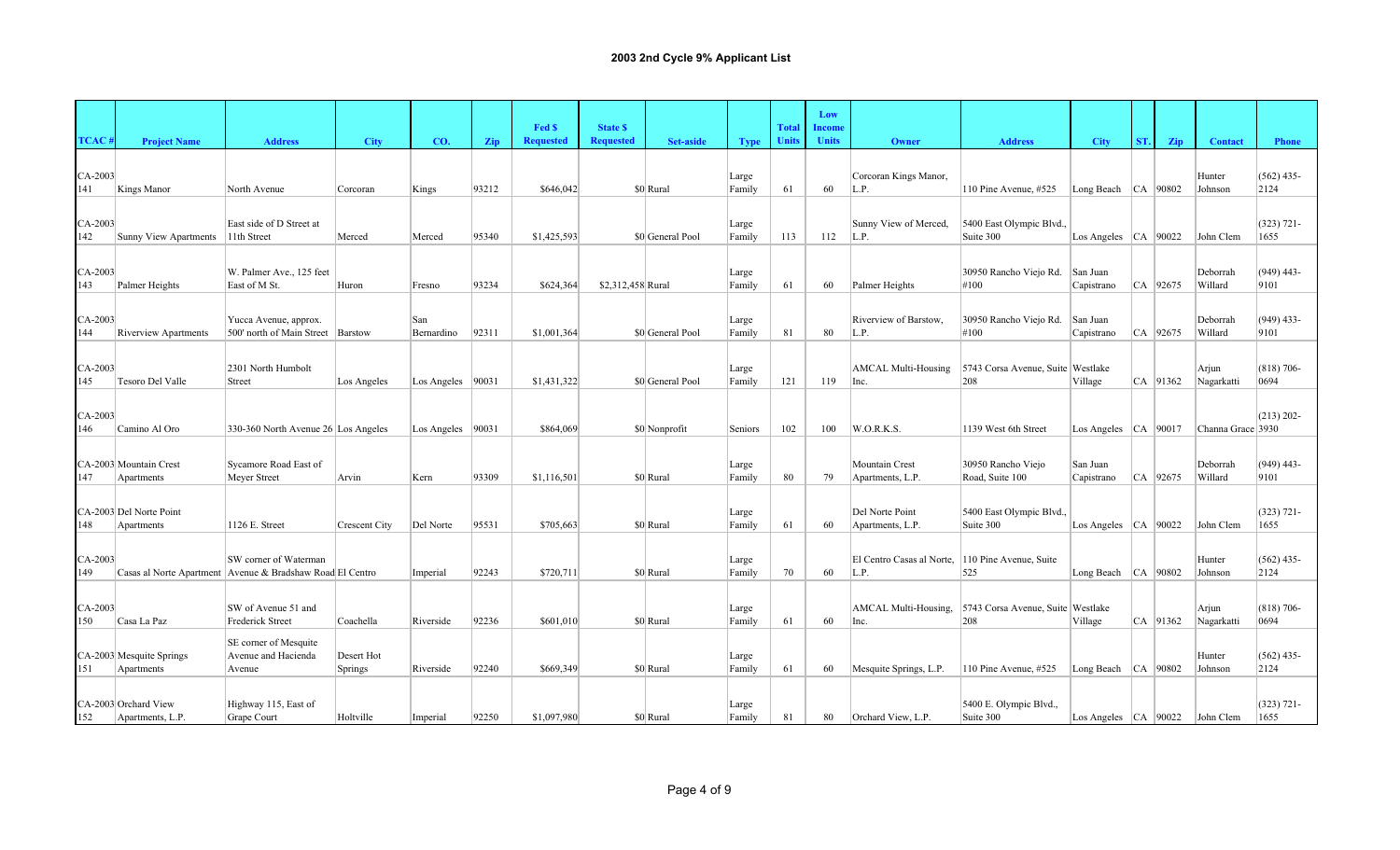|                  |                                            |                                                         |             |                     |       | Fed \$           | <b>State \$</b>  |                                                  |                  | <b>Total</b> | Low<br><b>Income</b> |                                                |                                               |                          |     |              |                                    |                       |
|------------------|--------------------------------------------|---------------------------------------------------------|-------------|---------------------|-------|------------------|------------------|--------------------------------------------------|------------------|--------------|----------------------|------------------------------------------------|-----------------------------------------------|--------------------------|-----|--------------|------------------------------------|-----------------------|
| <b>TCAC</b>      | <b>Project Name</b>                        | <b>Address</b>                                          | <b>City</b> | CO.                 | Zip   | <b>Requested</b> | <b>Requested</b> | <b>Set-aside</b>                                 | <b>Type</b>      | <b>Units</b> | <b>Units</b>         | Owner                                          | <b>Address</b>                                | <b>City</b>              | ST. | Zip          | <b>Contact</b>                     | <b>Phone</b>          |
| 153              | CA-2003 Los Abuelitos Senior<br>Apartments | 528 - 536 East Market<br>Street                         | Salinas     | Monterey            | 93905 | \$215,553        |                  | \$0 Nonprofit                                    | Seniors          | 25           | 25                   | <b>CHISPA</b>                                  | 295 Main Street, Suite<br>100                 | Salinas                  |     | $ CA $ 93901 | David Cooke 6251                   | $(831) 757 -$         |
| CA-2003<br>154   | Bridgeway East                             | 4145, 4153, 4165 Bay<br>Street, 40849 Fremont<br>Blvd.  | Fremont     | Alameda             | 94538 | \$210,271        |                  | Nonprofit<br>Homeless<br>\$778,782 Apportionment | Special<br>Needs | 18           | 18                   | Mid-Peninsula Housing<br>Coalition             | 658 Bair Island Road, Ste.<br>300             | Redwood City CA 94063    |     |              | Andrea<br>Papanastassio (650) 482- | 5509                  |
| CA-2003<br>155   | Palomar Apartments                         | 5473 Santa Monica<br>Boulevard                          | Hollywood   | Los Angeles   90029 |       | \$339,174        |                  | Nonprofit<br>Homeless<br>\$0 Apportionment       | Seniors          | 27           | 26                   | Hollywood Community<br>Housing Corporation     | 1640 N. Wilcox Avenue   Hollywood             |                          |     | $ CA $ 90028 | Tarik<br>Nuhodzic                  | $(323)$ 469-<br>0710  |
| 156              | CA-2003 Dorado Senior<br>Apartments        | 8622 - 8682 Stanton<br>Avenue                           | Buena Park  | Orange              | 90620 | \$1,252,371      |                  | \$4,638,413 General Pool                         | Seniors          | 150          | 148                  | Dorado Senior<br>Apartments, L.P.              | c/o Meta Housing, 1516<br>Pontius Avenue #202 | Los Angeles $ CA $ 90025 |     |              | Jason Ballou 3543                  | $(310) 575 -$         |
| $CA-2003$<br>157 | Villas Del Sol                             | Girard Street                                           | Delano      | Kern                | 93215 | \$769,329        |                  | \$0 General Pool                                 | Large<br>Family  | 51           | 50                   | Villas Del Sol<br>Apartments, L.P.             | 110 Pine Avenue, Suite<br>525                 | Long Beach $ CA $ 90802  |     |              | Hunter<br>Johnson                  | $(562)$ 435-<br>2124  |
| CA-2003<br>158   | Oakwood Apartments                         | Foothill Drive                                          | Yreka       | Siskiyou            | 96097 | \$686,301        |                  | \$0 Rural                                        | Large<br>Family  | 61           | 60                   | Oakwood Apartments<br>Housing Investors, L.P.  | 110 Pine Avenue, Suite<br>525                 | Long Beach $ CA 90802$   |     |              | Hunter<br>Johnson                  | $(562)$ 435-<br>2424  |
| CA-2003<br>159   | Mirage Vista Apartments Avenue             | 1167 East Terra Bella                                   | Pixley      | Tulare              | 93256 | \$722,042        |                  | \$0 Rural                                        | Large<br>Family  | 61           | 60                   | Mirage Vista Housing<br>Investors, L.P.        | 30950 Rancho Viejo<br>Road, Suite 100         | San Juan<br>Capistrano   |     | $CA$ 92675   | Deborrah<br>Willard                | $(949)$ 443-<br>9101  |
| CA-2003<br>160   | Weed Family Apartments Lake Street         |                                                         | Weed        | Siskiyou            | 96094 | \$730,143        |                  | \$0 Rural                                        | Large<br>Family  | 61           | 60                   | Weed Affordable Family<br>Apartments, L.P.     | 5400 East Olympic Blvd.,<br>Suite 300         | Los Angeles $ CA $ 90022 |     |              | John Clem                          | $(323) 721 -$<br>1655 |
| CA-2003<br>161   | Creekside Village                          | 319 South Jackson Street Red Bluff                      |             | Tehama              | 96080 | \$811,396        |                  | \$0 Rural / RHS 514                              | Large<br>Family  | 61           | 60                   | Red Bluff Housing<br>Investors, L.P.           | 5400 East Olympic Blvd<br>Suite 300           | Los Angeles $ CA $ 90022 |     |              | John Clem                          | $(323) 721 -$<br>1655 |
| CA-2003<br>162   |                                            | Fresno Family Apartments 1160 East Church Avenue Fresno |             | Fresno              | 93706 | \$804,181        |                  | \$0 General Pool                                 | Large<br>Family  | 72           | 70                   | Fresno Family Housing<br>Partners, L.P.        | 30448 Rancho Viejo<br>Road, Suite 230         | San Juan<br>Capistrano   |     | $CA$ 92675   | Kevin Payne 2020                   | $(949)$ 240-          |
| CA-2003<br>163   | Sierra Village                             | Nelson Avenue, West of<br>Table Mountain Blvd.          | Oroville    | Butte               | 95965 | \$706,403        |                  | \$0 Rural                                        | Large<br>Family  | 61           | 60                   | Sierra Village Project<br>Partners, L.P.       | 30950 Rancho Viejo<br>Road, Suite 100         | San Juan<br>Capistrano   |     | CA 92675     | Deborrah<br>Willard                | $(949)$ 443-<br>9101  |
| $CA-2003$<br>164 | Daybreak Apartments                        | 5th Street and Hail Lane McFarland                      |             | Kern                | 93250 | \$889,123        |                  | \$0 Rural                                        | Large<br>Family  | 61           | 60                   | Daybreak Apartments<br>Housing Investors, L.P. | 5400 East Olympic Blvd<br>Suite 300           | Los Angeles $ CA $ 90022 |     |              | John Clem                          | $(323) 721 -$<br>1655 |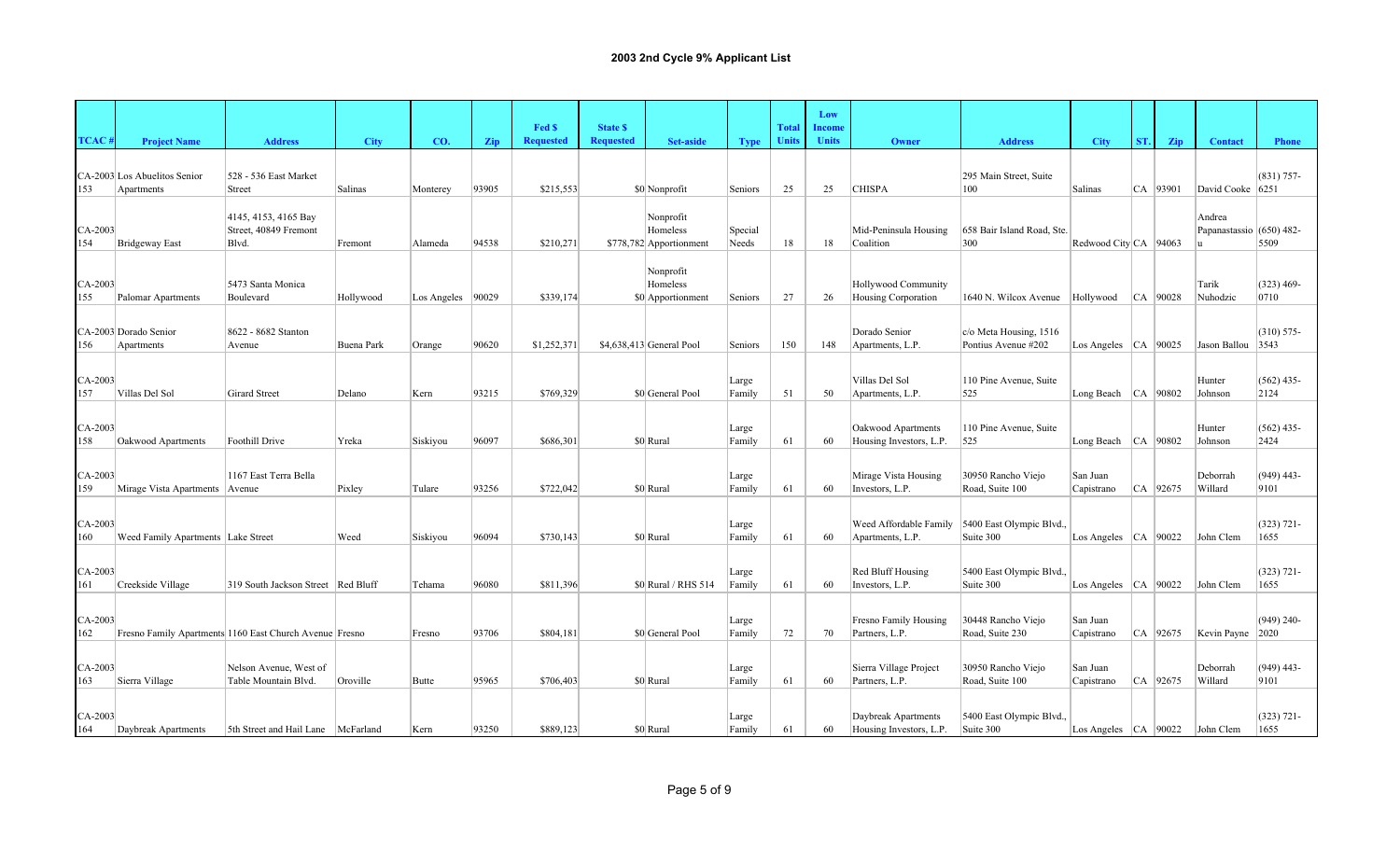|                  |                                          |                                                          |                |                   |       |                            |                                     |                          |                 |                              | Low                    |                                                                   |                                               |                         |     |              |                      |                       |
|------------------|------------------------------------------|----------------------------------------------------------|----------------|-------------------|-------|----------------------------|-------------------------------------|--------------------------|-----------------|------------------------------|------------------------|-------------------------------------------------------------------|-----------------------------------------------|-------------------------|-----|--------------|----------------------|-----------------------|
| <b>TCAC</b>      | <b>Project Name</b>                      | <b>Address</b>                                           | <b>City</b>    | CO.               | Zip   | Fed \$<br><b>Requested</b> | <b>State \$</b><br><b>Requested</b> | <b>Set-aside</b>         | <b>Type</b>     | <b>Total</b><br><b>Units</b> | Income<br><b>Units</b> | Owner                                                             | <b>Address</b>                                | <b>City</b>             | ST. | Zip          | <b>Contact</b>       | <b>Phone</b>          |
| CA-2003<br>165   | Shasta Courtyards                        | Foothill Drive                                           | Yreka          | Siskiyou          | 96097 | \$718,333                  |                                     | \$0 Rural                | Large<br>Family | 61                           | 60                     | Shasta Courtyards of<br>Yreka, L.P.                               | 30950 Rancho Viejo<br>Road, Suite 100         | San Juan<br>Capistrano  |     | CA 92675     | Deborrah<br>Willard  | $(949)$ 443-<br>9101  |
| CA-2003<br>166   | <b>Bayview Pointe</b>                    | 2719 Foothill Blvd.                                      | Oakland        | Alameda           | 94601 | \$488,214                  |                                     | \$0 General Pool         | Large<br>Family | 36                           | 35                     | <b>Bayview Pointe Housing</b><br>Investors, L.P.                  | 5400 East Olympic Blvd.,<br>Suite 300         | Los Angeles $ CA 90022$ |     |              | John Clem            | $(323) 721 -$<br>1655 |
| CA-2003<br>167   | Silverwood Village                       | 16311 Olive Street                                       | Hesperia       | San<br>Bernardino | 92345 | \$870,772                  |                                     | \$3,225,084 General Pool | Large<br>Family | 81                           | 80                     | Hesperia Family Housing 30448 Rancho Viejo Rd.,<br>Partners, L.P. | Suite 230                                     | San Juan<br>Capistrano  |     | $CA$ 92675   | Kevin Payne 2020     | $(949)$ 240-          |
| CA-2003<br>168   | Sonterra Apartments                      | 250 S. Eastern Avenue                                    | <b>Brawley</b> | Imperial          | 92227 | \$769,849                  |                                     | \$0 Rural                | Large<br>Family | 54                           | 53                     | Sonterra Apartments, L.P. Road, Suite 100                         | 30950 Rancho Viejo                            | San Juan<br>Capistrano  |     | CA 92675     | Deborrah<br>Willard  | $(949)$ 433-<br>9101  |
| 169              | CA-2003 Lindsay Family<br>Apartments     | South end of Westwood<br>Avenue                          | Lindsay        | Tulare            | 93247 | \$723,923                  |                                     | \$0 Rural                | Large<br>Family | 61                           | 60                     | Lindsay Family Housing<br>Investors, L.P.                         | 30950 Rancho Viejo<br>Road, Suite 100         | San Juan<br>Capistrano  |     | CA 92675     | Deborrah<br>Willard  | $(949)$ 443-<br>9101  |
| $CA-2003$<br>170 | Adagio Apartment                         | 15117 & 15147 Olympic<br>Avenue                          | Clearlake      | Lake              | 95422 | \$633,414                  |                                     | \$0 Rural                | Large<br>Family | 60                           | 59                     | Adagio Apartments<br>Housing Investors, L.P.                      | 110 Pine Avenue, Suite<br>525                 | Long Beach $ CA $ 90802 |     |              | Hunter<br>Johnson    | $(562)$ 435-<br>2124  |
| CA-2003<br>171   | Perris Family Apartments Ruby Dr.        | SWC of Jarvis Street and                                 | Perris         | Riverside         | 92570 | \$629,537                  |                                     | \$0 General Pool         | Large<br>Family | 48                           | 47                     | Perris Family Housing<br>Partners, LP                             | 30448 Rancho Viejo Rd., San Juan<br>Ste. 230  | Capistrano              |     | CA 92675     | Kevin Payne 2020     | $(949)$ 240-          |
| CA-2003<br>172   | Maganda Park                             | Balboa Street between<br>First Avenue and Diaz<br>Street | Delano         | Kern              | 93216 | \$394,526                  |                                     | Small<br>\$0 Development | Large<br>Family | 20                           | 20                     | Housing Authority of the<br>County of Kern                        | 601 24th Street                               | Bakersfield             |     | $ CA $ 93301 | William<br>Carter    | $(661) 631 -$<br>8500 |
| 173              | CA-2003 Bella Castello at Kelly<br>Park  | 552 Keyes Street                                         | San Jose       | Santa Clara       | 95112 | \$1,129,746                |                                     | \$0 General Pool         | Large<br>Family | 79                           | 78                     | <b>Bella Castello</b><br>Apartments, L.P.                         | 1895 Dobbin Drive                             | San Jose                |     | $ CA $ 95133 | Daniel<br>Goncharoff | $(408)$ 928-<br>5600  |
| CA-2003<br>174   | Cottonwood Village                       | 1130 Cottonwood Road                                     | Bakersfield    | Kern              | 93307 | \$1,229,604                |                                     | \$0 Nonprofit            | Large<br>Family | 140                          | 139                    | 1130 Cottonwood Rd.,<br>L.P.                                      | 15490 Ventura Boulevard, Sherman<br>Suite 210 | Oaks                    |     | CA 91403     | Charles<br>Brumbaugh | $(818)$ 905-<br>2430  |
| 175              | CA-2003 Hood Street Family<br>Apartments | 1400 Hood Street                                         | Arvin          | Kern              | 93203 | \$271,938                  |                                     | \$0 Rural                | Large<br>Family | 27                           | 26                     | 1400 Hood St., L.P.                                               | 15490 Ventura Boulevard, Sherman<br>Suite 210 | Oaks                    |     | CA   91403   | Charles<br>Brumbaugh | $(818)$ 905-<br> 2430 |
| 176              | CA-2003 P Street Family<br>Apartments    | 22 P Street                                              | Bakersfield    | Kern              | 93304 | \$280,113                  |                                     | \$0 Nonprofit            | Large<br>Family | 21                           | 20                     | 22 P St., L.P.                                                    | 15490 Ventura Boulevard, Sherman<br>Suite 210 | Oaks                    |     | $CA$   91403 | Charles<br>Brumbaugh | $(818)$ 905-<br>2430  |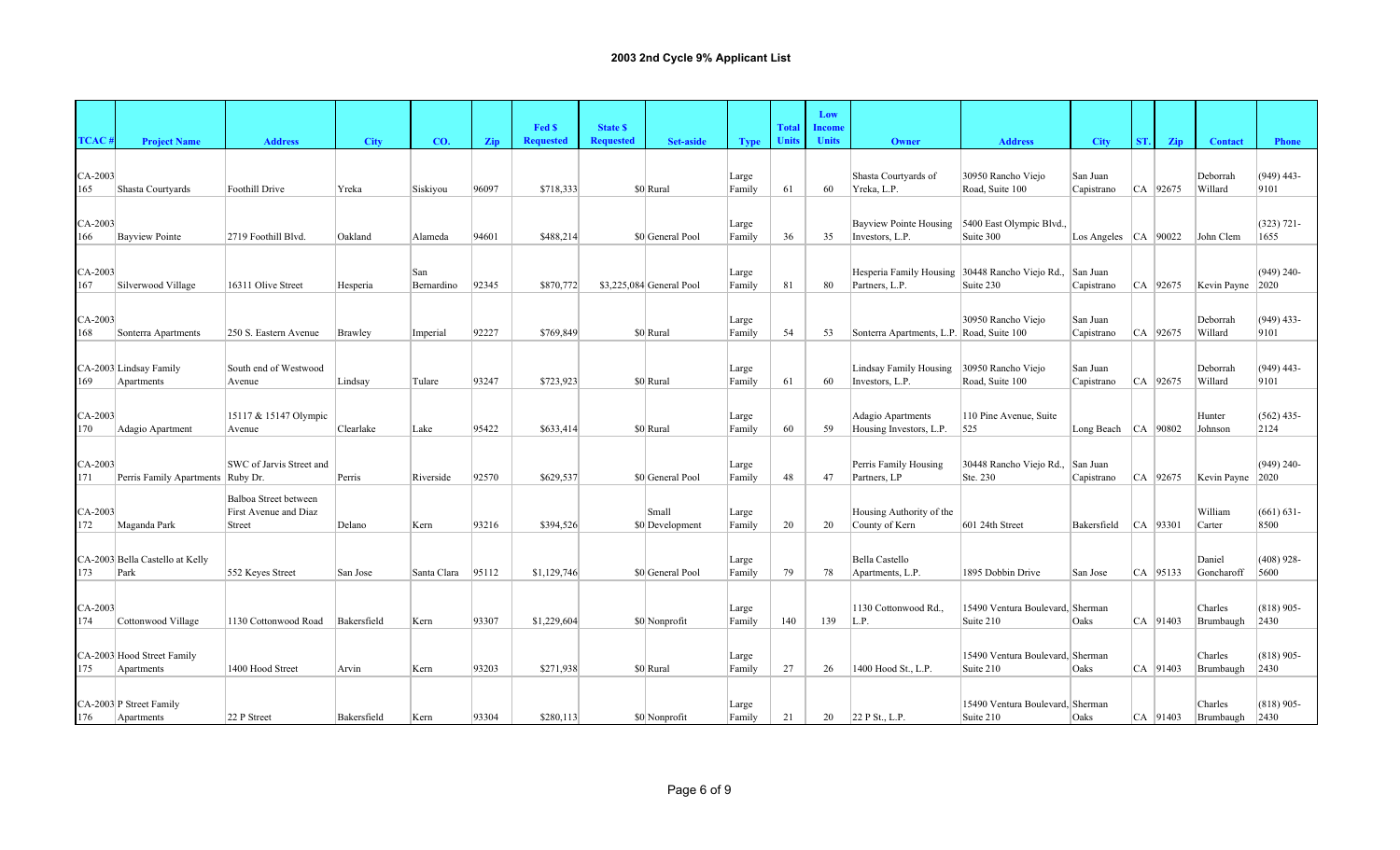|                  |                                                |                                                          |                |                       |       |                            |                                     |                             |                 | <b>Total</b> | Low                           |                                                                |                                                 |                          |       |              |                                      |                       |
|------------------|------------------------------------------------|----------------------------------------------------------|----------------|-----------------------|-------|----------------------------|-------------------------------------|-----------------------------|-----------------|--------------|-------------------------------|----------------------------------------------------------------|-------------------------------------------------|--------------------------|-------|--------------|--------------------------------------|-----------------------|
| TCAC             | <b>Project Name</b>                            | <b>Address</b>                                           | <b>City</b>    | CO.                   | Zip   | Fed \$<br><b>Requested</b> | <b>State \$</b><br><b>Requested</b> | Set-aside                   | <b>Type</b>     | <b>Units</b> | <b>Income</b><br><b>Units</b> | Owner                                                          | <b>Address</b>                                  | <b>City</b>              | ST. I | Zip          | <b>Contact</b>                       | <b>Phone</b>          |
| $CA-2003$<br>177 | Las Rosas                                      | South East corner of Birch<br>Street and Ash Avenue      | Shafter        | Kern                  | 93263 | \$817,873                  |                                     | \$0 Rural                   | Large<br>Family | 81           | 80                            | National Farm Worker<br>Service Center, Inc.                   | 634 South Spring Street,<br>Suite 719           | Los Angeles $ CA $ 90014 |       |              | Manuel<br>Bernal                     | $(213)$ 362-<br>0260  |
| $CA-2003$<br>178 | Crane Terrace Apartments 1318 East Canal Drive |                                                          | Turlock        | Stanislaus            | 95380 | \$370,508                  | \$1,372,250 Nonprofit               |                             | Seniors         | 44           | 43                            | Turlock Crane Terrace,<br>L.P.                                 | 3351 N. M Street, Suite<br>200                  | Merced                   |       | CA 95348     | Christina<br>Alley                   | $(209)$ 388-<br>0782  |
| $CA-2003$<br>179 | The Plaza Apartments                           | 988-992 Howard Street                                    | San Francisco  | San Francisco   94103 |       | \$1,294,091                |                                     | \$0 General Pool            | Single<br>Room  | 106          | 106                           | Public Initiatives<br>Development Corp.                        | 770 Golden Gate Avenue San Francisco CA   94102 |                          |       |              | Olsen Lee                            | $(415)$ 749-<br>2400  |
| CA-2003<br>180   | Valle del Sol Townhomes Farmington Road        | 4705, 4715 and 4739 East                                 | Stockton       | San Joaquin 95212     |       | \$959,634                  |                                     | \$3,544,200 Rural / RHS 514 | Large<br>Family | 76           | 74                            | Asociacion Campesina<br>Lazaro Cardenas, Inc.                  | 42 North Sutter Street,<br>Suite 406            | Stockton                 |       | CA 95202     | Carol Ornelas 6811                   | $(209)$ 466-          |
| $CA-2003$<br>181 | Hercules Senior Housing   102 Civic Drive      |                                                          | Hercules       | Contra Costa   94547  |       | \$695,093                  |                                     | \$0 Nonprofit               | Seniors         | 52           | 51                            | Eden Housing Inc.                                              | 409 Jackson Street                              | Hayward                  |       | $CA$ 94544   | Katrina<br>Bergen                    | $(510)$ 247-<br>8138  |
| $CA-2003$<br>182 | Dublin Senior Housing                          | 7606 Amador Valley<br>Blvd.                              | Dublin         | Alameda               | 94568 | \$792,160                  |                                     | \$0 Nonprofit               | Seniors         | 54           | 53                            | Eden Housing Inc.                                              | 409 Jackson Street                              | Hayward                  |       | $ CA $ 94544 | Marian<br>Gushiken                   | $(510) 582 -$<br>1460 |
| $CA-2003$<br>183 | Alta Townhomes                                 | Greene Avenue & Kamm<br>Avenue                           | Dinuba         | Tulare                | 93618 | \$281,286                  |                                     | \$0 Rural                   | Large<br>Family | 20           | 20                            | Dinuba Alta Townhomes, 3351 "M" Street, Suite<br>L.P., a CA LP | 100                                             | Merced                   |       | $CA$ 95348   | Christina<br>Alley                   | $(209)$ 388-<br>0782  |
| CA-2003<br>184   | Springs Village                                | 17302 Vailetti Drive                                     | Sonoma         | Sonoma                | 95476 | \$1,109,714                |                                     | \$0 Rural                   | Large<br>Family | 80           | 79                            | Burbank Housing<br>Development Corp.                           | 3432 Mendocino Avenue Santa Rosa                |                          |       | $ CA $ 95403 | Sue<br>McQuiddy                      | $(707) 526 -$<br>9782 |
| CA-2003<br>185   | Jackson Apartments                             | 1029 North Main Street                                   | Jackson        | Amador                | 95642 | \$289,054                  | \$892,896 At Risk                   |                             | At-Risk         | 64           | 62                            | Jackson Cornerstone, a<br>CA LP                                | 2020 West Kettleman<br>Lane                     | Lodi                     |       | $CA$ 95241   | David<br>Michael                     | $(209)$ 334-<br>6565  |
| 186              | CA-2003 The Courtyard at Bay<br>Road           | 1730 - 1740 Bay Road                                     | East Palo Alto | San Mateo             | 94303 | \$1,313,425                |                                     | \$0 Nonprofit               | Large<br>Family | 74           | 74                            | Community Housing<br>Developers, Inc.                          | 255 N. Market Street,<br>Suite 290              | San Jose                 |       | CA 95110     | Ronald<br>Morgan                     | $(408)$ 279-<br>7677  |
| CA-2003<br>187   | <b>River Crest</b>                             | 2809 Della Drive                                         | Ceres          | Stanislaus            | 95307 | \$258,984                  |                                     | \$959,201 General Pool      | Large<br>Family | 36           | 35                            | River Crest, a California<br>Limited Partnership               | 2020 West Kettleman<br>Land                     | Lodi                     |       | CA 95241     | David<br>Michael                     | $(209)$ 334-<br>6565  |
| $CA-2003$<br>188 | Phoenix Park I                                 | Frankline Blvd. G<br>Parkway & Caselli Circle Sacramento |                | Sacramento            | 95823 | \$2,913,895                |                                     | \$0 General Pool            | Large<br>Family | 178          | 176                           | Phoenix Park I L.P.                                            | 630 I Street, 3rd Floor                         | Sacramento   CA   95814  |       |              | Beverly Fretz- $(916)$ 440-<br>Brown | 1347                  |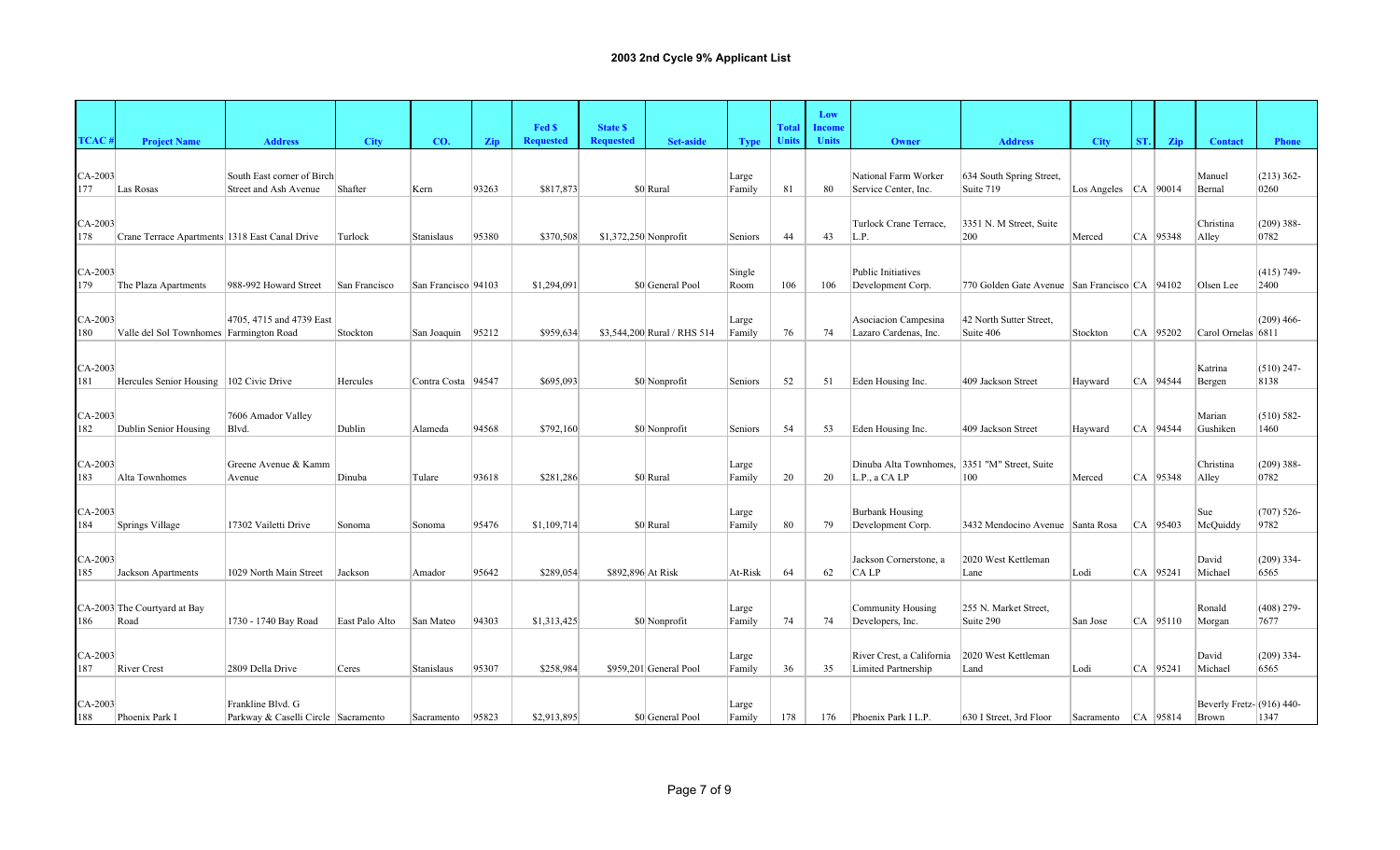|                |                                   |                                               |             |                      |       |                            |                                     |                          |                 |                              | Low                           |                                                |                                               |                           |     |            |                       |                      |
|----------------|-----------------------------------|-----------------------------------------------|-------------|----------------------|-------|----------------------------|-------------------------------------|--------------------------|-----------------|------------------------------|-------------------------------|------------------------------------------------|-----------------------------------------------|---------------------------|-----|------------|-----------------------|----------------------|
| <b>TCAC</b>    | <b>Project Name</b>               | <b>Address</b>                                | <b>City</b> | CO.                  | Zip   | Fed \$<br><b>Requested</b> | <b>State \$</b><br><b>Requested</b> | <b>Set-aside</b>         | <b>Type</b>     | <b>Total</b><br><b>Units</b> | <b>Income</b><br><b>Units</b> | Owner                                          | <b>Address</b>                                | <b>City</b>               | ST. | <b>Zip</b> | <b>Contact</b>        | <b>Phone</b>         |
|                |                                   |                                               |             |                      |       |                            |                                     |                          |                 |                              |                               |                                                |                                               |                           |     |            |                       |                      |
| CA-2003        |                                   |                                               |             |                      |       |                            |                                     |                          | Large           |                              |                               | Larkspur Family                                | 1601 Cloverfield Blvd.                        |                           |     |            | Michael               | $(310)$ 255-         |
| 189            | Larkspur Apartments               | 701 Allegheny Ave.                            | Beaumont    | Riverside            | 92223 | \$495,720                  | \$1,836,001 Rural                   |                          | Family          | 41                           | 40                            | Apartments                                     | 2nd Floor South Tower                         | Santa Monica   CA   90404 |     |            | Weyrick               | 8461                 |
| CA-2003        |                                   | 11917 - 11933 South                           |             |                      |       |                            |                                     |                          | Large           |                              |                               | Alameda Terrace, a<br>California Limited       |                                               |                           |     | 90042-     |                       | $(323)$ 254-         |
| 190            | Alameda Terrace                   | Figueroa Street                               | Los Angeles | Los Angeles   90044  |       | \$606,103                  |                                     | \$0 General Pool         | Family          | 34                           | 33                            | Partnership                                    | 5939 Monterey Road                            | Los Angeles   CA   4942   |     |            | Salim Karimi 3338     |                      |
|                |                                   |                                               |             |                      |       |                            |                                     |                          |                 |                              |                               |                                                |                                               |                           |     |            |                       |                      |
| CA-2003<br>191 | Main Street Vistas                | 5950 - 5978 South Main<br>Street              | Los Angeles | Los Angeles $ 90003$ |       | \$872,955                  |                                     | \$0 General Pool         | Large<br>Family | 49                           | 48                            | Main Street Vistas, a<br>California LP         | 5939 Monterey Road                            | Los Angeles   CA   4942   |     | 90042-     | Salim Karimi 3338     | $(323)$ 254-         |
|                |                                   |                                               |             |                      |       |                            |                                     |                          |                 |                              |                               |                                                |                                               |                           |     |            |                       |                      |
|                | CA-2003 Shafter Senior Manor and  |                                               |             |                      |       |                            |                                     |                          |                 |                              |                               | Kern Senior Housing, a                         | 2020 West Kettleman                           |                           |     |            | David                 | $(209)$ 334-         |
| 192            | Tehachapi Senior I                | 524 Pacific Avenue #1                         | Shafter     | Kern                 | 93263 | \$278,989                  | \$784,068 At Risk                   |                          | At-Risk         | 71                           | 69                            | California LP                                  | Lane                                          | Lodi                      |     | CA 95241   | Michael               | 6565                 |
|                | CA-2003 Maple Street Affordable   | 37217, 37225 & 37237<br>Maple Street and 4179 |             |                      |       |                            |                                     |                          | Large           |                              |                               | Fremont Family Housing                         | 200 E. Washington                             |                           |     |            | James                 | $(760)$ 738-         |
| 193            | Development                       | Bain Avenue                                   | Fremont     | Alameda              | 94536 | \$1,999,000                |                                     | \$0 General Pool         | Family          | 132                          | 130                           | Partners, L.P.                                 | Avenue, #208                                  | Escondido                 |     | CA 92025   | Silverwood            | 8401                 |
|                |                                   |                                               |             |                      |       |                            |                                     |                          |                 |                              |                               |                                                |                                               |                           |     |            |                       |                      |
| CA-2003<br>194 | Peach Tree Village II             | 10408 - 10424 S. Central<br>Avenue            | Los Angeles | Los Angeles $ 90002$ |       | \$657,130                  |                                     | \$0 General Pool         | Large<br>Family | 44                           | 43                            | Peach Tree Village II<br>Partners, L.P.        | 3324 Wilshire Blvd. 4th<br>Floor - Penthouse  | Los Angeles $ CA $ 90010  |     |            | Alberto Otero 2400    | $(213)$ 487-         |
|                |                                   |                                               |             |                      |       |                            |                                     |                          |                 |                              |                               |                                                |                                               |                           |     |            |                       |                      |
|                | CA-2003 Murrieta Affordable       |                                               |             |                      |       |                            |                                     |                          | Large           |                              |                               | Murrieta Family Housing 200 E. Washington Ave. |                                               |                           |     |            | James                 | $(760)$ 738-         |
| 195            | Housing                           | 24740 Jefferson Avenue                        | Murrieta    | Riverside            | 92562 | \$529,878                  |                                     | \$2,002,562 General Pool | Family          | 64                           | 62                            | Partners, L.P.                                 | #208                                          | Escondido                 |     | CA 92025   | Silverwood            | 8401                 |
| $CA-2003$      |                                   | 1320 - 1328 West Sunset                       |             |                      |       |                            |                                     |                          | Large           |                              |                               | Figueroa Place, a                              |                                               |                           |     | 90042-     |                       | $(323)$ 254-         |
| 196            | Figueroa Place                    | Boulevard                                     | Los Angeles | Los Angeles $ 90026$ |       | \$558,154                  |                                     | \$0 General Pool         | Family          | 33                           | 32                            | California LP                                  | 5939 Monterey Road                            | Los Angeles $ CA $ 4942   |     |            | Salim Karimi 3338     |                      |
|                |                                   |                                               |             |                      |       |                            |                                     |                          |                 |                              |                               |                                                |                                               |                           |     |            |                       |                      |
| CA-2003<br>197 | Peach Tree Village                | 10345 South Central<br>Avenue                 | Los Angeles | Los Angeles   90002  |       | \$313,673                  |                                     | Small<br>\$0 Development | Large<br>Family | 21                           | 20                            | Peach Tree Village<br>Partners, L.P.           | 3324 Wilshire Blvd., 4th<br>Floor - Penthouse | Los Angeles $ CA 90010$   |     |            | Albert Otero          | $(213)$ 487-<br>2400 |
|                |                                   |                                               |             |                      |       |                            |                                     |                          |                 |                              |                               |                                                |                                               |                           |     |            |                       |                      |
| CA-2003        |                                   |                                               |             |                      |       |                            |                                     |                          | Large           |                              |                               | Vallejo Family Housing                         | 200 East Washington                           |                           |     |            | James                 | $(760)$ 738-         |
| 198            | Avian Glen Apartments             | 200 Avian Drive                               | Vallejo     | Solano               | 94591 | \$1,110,571                |                                     | \$0 General Pool         | Family          | 87                           | 85                            | Partners, L.P.                                 | Avenue, #208                                  | Escondido                 |     | $CA$ 92025 | Silverwood            | 8401                 |
|                |                                   | SW Corner Pinewood                            |             |                      |       |                            |                                     |                          |                 |                              |                               |                                                |                                               |                           |     |            |                       |                      |
| CA-2003<br>199 | Terracina Pinewood Court E Street | Court Cul de sac South of                     | Williams    | Colusa               | 95987 | \$521,381                  | \$1,931,042 Rural                   |                          | Large<br>Family | 72                           | 71                            | Pinewood Court<br>Apartments, L.P.             | 3120 Freeboard Drive,<br>Suite 202            | West<br>Sacramento        |     | CA 95691   | Chris Glaudel 4417    | $(916)$ 414-         |
|                |                                   |                                               |             |                      |       |                            |                                     |                          |                 |                              |                               |                                                |                                               |                           |     |            |                       |                      |
| CA-2003        |                                   | 300 feet North of Skvarla                     |             |                      |       |                            |                                     |                          | Special         |                              |                               |                                                | 3120 Freeboard Drive,                         | West                      |     |            |                       | $(916)$ 414-         |
| 200            | Serna Village                     | Avenue on Dudley Blvd. McClellan              |             | Sacramento           | 95652 | \$1,373,842                |                                     | \$0 Special Needs        | Needs           | 84                           | 83                            | Mercy Housing California Suite 202             |                                               | Sacramento CA 95691       |     |            | Jeffrey Riley $ 4406$ |                      |